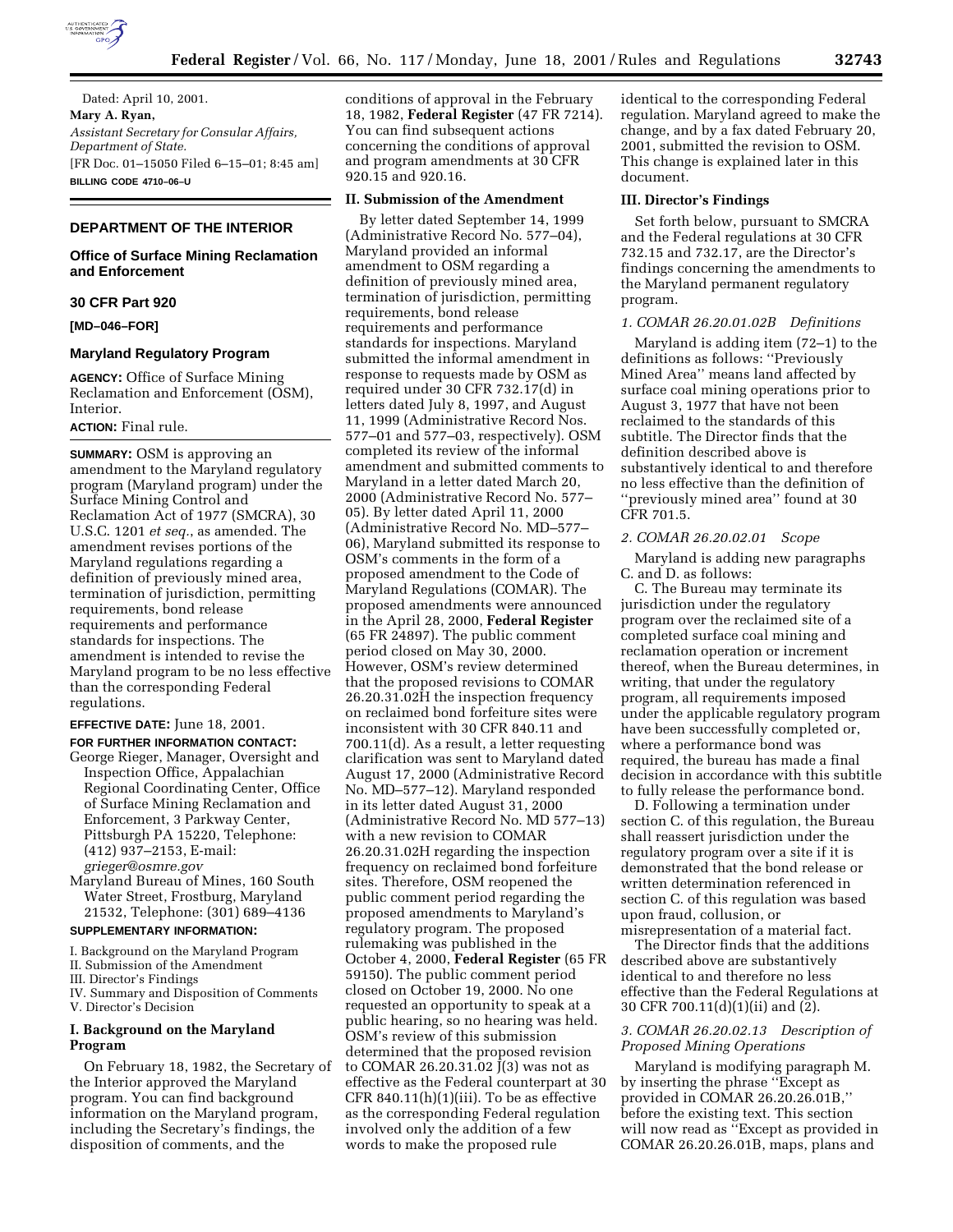and L of this regulation shall be prepared by, or under the direction of and certified by, a qualified registered professional engineer or professional geologist.'' The federal rule at 30 CFR 780.14(c) requires cross sections, maps and plans under 780.14(b)(4), (b)(5),  $(b)(6)$ ,  $(b)(10)$  and  $(b)(11)$  to be prepared by or under the direction of and certified by a qualified registered professional engineer or a professional geologist. Section 780.14(c) also provides exceptions to these requirements, one of which is for fill and appurtenant structures. Likewise, Maryland's proposed language creates an exception to the requirements of 30 CFR 780.14(c) for fill and appurtenant structures. Accordingly, since Maryland's language creates an exception, which is allowed under 30 CFR 780.14(c), the Director finds that the change described above is no less effective than 30 CFR 780.14(c).

# *4. COMAR 26.20.03.05 Prime Farmlands*

Maryland is modifying paragraph I. by adding new subsection (5) as follows:

The aggregate total prime farmland acreage shall not be decreased from that which existed prior to mining. Water bodies, if any, to be constructed during mining and reclamation operations must be located within the post-reclamation non-prime farmland portions of the permit area. The creation of any such water bodies must be approved by the Bureau and the consent of all affected property owners within the permit area must be obtained.

The Director finds that the changes described above are substantively identical to and therefore no less effective than the Federal Regulations at 30 CFR 785.17(e)(5).

## *5. COMAR 26.20.14.09 Procedures for Release of Bonds*

Maryland is modifying paragraph A., Application for Release, by adding new subsection (5) as follows:

The permittee shall include in the application for bond release a notarized statement which certifies that all applicable reclamation activities have been accomplished in accordance with the requirements of Environmental Article, Title 15, Subtitle 5, Annotated Code of Maryland, the Regulatory Program, and the approved reclamation plan. Such certification shall be submitted for each application or phase of bond release.

The Director finds that the changes described above are substantively identical to and therefore no less

cross sections required under Sections K effective than the Federal Regulations at 30 CFR 800.40(a)(3).

### *6. COMAR 26.20.31.02 Inspections*

Maryland is deleting the existing paragraph H. in its entirety and substituting the following new paragraph H:

H. An abandoned site means a surface coal mining and reclamation operation for which the Bureau has found in writing that:

(1) All surface and underground coal mining and reclamation activities at the site have ceased;

(2) At least one notice of violation has been issued and the notice could not be served in accordance with Regulation .08 of this chapter or the notice was served and has progressed to a failureto-abate cessation order;

(3) Action is being taken to ensure that the permittee and the operator, and owners and controllers of the permittee and the operator, will be precluded from receiving future permits while the violations continue at the site;

(4) Action is being taken in accordance with the requirements of the Regulatory Program to ensure that abatement occurs or that there will not be a recurrence of the failure-to-abate, except where after evaluating the circumstances it is concluded that further enforcement offers little or no likelihood of successfully compelling abatement or recovering any reclamation costs; and

(5) Where the site is or was permitted and bonded and the permit has either expired or been revoked, the forfeiture of any available performance bond is being diligently pursued or has been forfeited.

Maryland is also adding new paragraph I .as follows:

I. Instead of the inspection frequency required in Sections A. and B. of this regulation, the Bureau shall inspect each abandoned site on a set frequency commensurate with the public health and safety and environmental considerations present at each specific site. However, in no case shall the inspection frequency be set at less than one complete inspection per calendar year.

Maryland is also adding new paragraph J. as follows:

J. The Bureau shall conduct a complete inspection of the abandoned site and provide the public notice required under Section K. of this regulation in order to select an alternative inspection frequency authorized under Section I. of this regulation. Following the inspection and public notice the Bureau shall prepare and maintain for public review a written finding that justifies the selected alternative inspection frequency. The written finding shall justify the new inspection frequency by addressing in detail all of the following criteria:

(1) How the site meets each of the criteria under the definition of abandoned site under Section H of this regulation and thereby qualifies for a reduction in inspection frequency;

(2) Whether there exists on the site, and to what extent, impoundments, earthen structures, or other conditions that pose, or may reasonably be expected to ripen into, imminent dangers to the health and safety of the public or significant environmental harms to land, air, or water resources;

(3) The extent to which existing impoundments or earthen structures were constructed and certified in accordance with prudent engineering designs approved in the permit;

(4) The degree to which erosion and sediment control is present and functioning;

(5) The extent to which the site is located near or above urbanized areas, communities, occupied dwellings, schools, and other public or commercial buildings and facilities;

(6) The extent of reclamation completed prior to abandonment and the degree of stability of unreclaimed areas taking into consideration the physical characteristics of the land mined and the extent of settlement or revegetation that has occurred naturally with them; and

(7) Based on a review of the complete and the partial inspection report record for the site during at least the last two consecutive years, the rate at which adverse environmental or public health and safety conditions can be expected to progressively deteriorate.

Maryland is also adding new paragraph K. as follows:

K. Public Notice:

(1) The Bureau shall place a notice in the newspaper with the broadest circulation in the locality of the abandoned site providing the public with a 30-day period in which to submit written comments concerning the alternative inspection frequency.

(2) The public notice shall contain the:

(a) Permittee's name and permit number;

(b) Precise location of the land affected.

(c) Inspection frequency proposed. (d) General reasons for reducing the

inspection frequency;

(e) Bond status of the permit;

(f) Telephone number and address of the Bureau where written comments on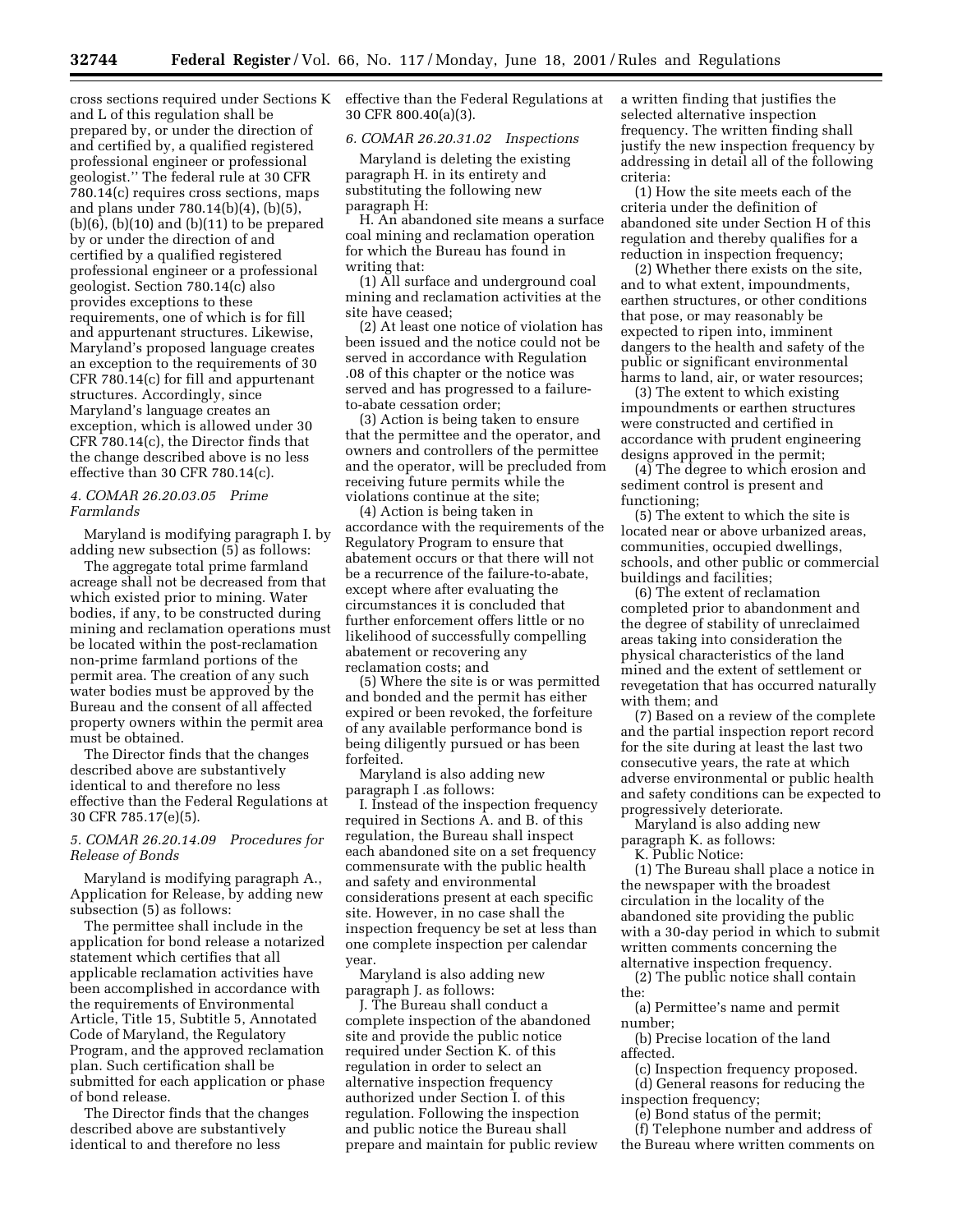the reduced inspection frequency may be submitted; and

(g) Closing date of the comment period.

When originally submitted, COMAR 26.20.31.02 J(3) did not include the words ''and certified'' after the words ''were constructed'', with the result that it was not as effective as the Federal counterpart at 30 CFR 840.11(h)(1)(iii). In order to be as effective as the Federal regulation, these words must be included in the Maryland regulation. Maryland was informed of this in a telephone call by the OSM Oversight and Inspection Office, Pittsburgh, PA, and Maryland agreed to make the change. The change was submitted in a facsimile transmission on February 20, 2001 (Administrative Record No.577– 14). The Director thus finds that the changes described above are substantively identical to and therefore no less effective than the Federal Regulations at 30 CFR 840.11(g) and (h).

# **IV. Summary and Disposition of Comments**

## *Federal Agency Comments*

On April 19, 2000, we asked for comments from various Federal agencies who may have an interest in the Maryland amendment (Administrative Record Number MD– 577–06). We solicited comments in accordance with section 503(b) of SMCRA and 30 CFR 732.17(h)(11)(i) of the Federal regulations. Both the Mine Safety and Health Administration and the Natural Resources Conservation Service responded that they had no comments in letters dated April 27, 2000 and May 8, 2000, respectively. (Administrative Records Numbers MD– 577–09 and MD–577–10).

### *Environmental Protection Agency (EPA)*

Pursuant to 30 CFR 732.17(h)(11)(ii), OSM is required to obtain the written concurrence of the EPA with respect to those provisions of the proposed program amendment that relate to air or water quality standards promulgated under the authority of the Clean Water Act (33 U.S.C. 1251 *et seq.*) or the Clean Air Act (42 U.S.C. 7401 *et seq.*). The Director has determined that this amendment contains no such provisions and that EPA concurrence is therefore unnecessary. OSM did, however, request comments from EPA by letter dated April 19, 2000, and EPA responded in its letter dated May 24, 2000 (Administrative Record Number MD–577–11) that the amendment was in compliance with the Clean Water Act.

### *Public Comments*

No comments were received in response to our request for public comments.

### **V. Director's Decision**

Based on the findings above we are approving the amendments to the Maryland program. This final rule is being made effective immediately to expedite the State program amendment process and to encourage States to bring their programs into conformity with the Federal standards without undue delay. Consistency of State and Federal standards is required by SMCRA.

# *Executive Order 12866—Regulatory Planning and Review*

This rule is exempted from review by the Office of Management and Budget (OMB) under Executive Order 12866.

#### *Executive Order 12630—Takings*

This rule does not have takings implications. This determination is based on the analysis performed for the counterpart federal regulation.

### *Executive Order 13132—Federalism*

This rule does not have federalism implications. SMCRA delineates the roles of the federal and state governments with regard to the regulation of surface coal mining and reclamation operations. One of the purposes of SMCRA is to ''establish a nationwide program to protect society and the environment from the adverse effects of surface coal mining operations.'' Section 503(a)(1) of SMCRA requires that state laws regulating surface coal mining and reclamation operations be ''in accordance with'' the requirements of SMCRA, and section 503(a)(7) requires that state programs contain rules and regulations ''consistent with'' regulations issued by the Secretary pursuant to SMCRA.

# *Executive Order 12988—Civil Justice Reform*

The Department of the Interior has conducted the reviews required by section 3 of Executive Order 12988 and has determined that, to the extent allowed by law, this rule meets the applicable standards of subsections (a) and (b) of that section. However, these standards are not applicable to the actual language of state regulatory programs and program amendments since each such program is drafted and promulgated by a specific state, not by OSM. Under sections 503 and 505 of SMCRA (30 U.S.C. 1253 and 1255) and 30 CFR 730.11, 732.15, and 732.17(h)(10), decisions on proposed

state regulatory programs and program amendments submitted by the states must be based solely on a determination of whether the submittal is consistent with SMCRA and its implementing federal regulations and whether the other requirements of 30 CFR Parts 730, 731, and 732 have been met.

#### *National Environmental Policy Act*

Section 702(d) of SMCRA (30 U.S.C. 1292(d)) provides that a decision on a proposed state regulatory program provision does not constitute a major federal action within the meaning of section 102(2)(C) of the National Environmental Policy Act (NEPA) (42 U.S.C. 4332(2)(C)). A determination has been made that such decisions are categorically excluded from the NEPA process (516 DM 8.4.A).

# *Paperwork Reduction Act*

This rule does not contain information collection requirements that require approval by the Office of Management and Budget under the Paperwork Reduction Act (44 U.S.C. 3507 *et seq.*).

### *Regulatory Flexibility Act*

The Department of the Interior has determined that this rule will not have a significant economic impact on a substantial number of small entities under the Regulatory Flexibility Act (5 U.S.C. 601 *et seq.*). The State submittal which is the subject of this rule is based upon counterpart Federal regulations for which an economic analysis was prepared and certification made that such regulations would not have a significant economic effect upon a substantial number of small entities. Accordingly, this rule will ensure that existing requirements previously promulgated by OSM will be implemented by the State. In making the determination as to whether this rule would have a significant economic impact, the Department relied upon the data and assumptions for the counterpart Federal regulations.

# *Small Business Regulatory Enforcement Fairness Act*

This rule is not a major rule under 5 U.S.C. 804(2), the Small Business Regulatory Enforcement Fairness Act. This rule:

a. Does not have an annual effect on the economy of \$100 million.

b. Will not cause a major increase in costs or prices for consumers, individual industries, federal, state, or local government agencies, or geographic regions.

c. Does not have significant adverse effects on competition, employment,